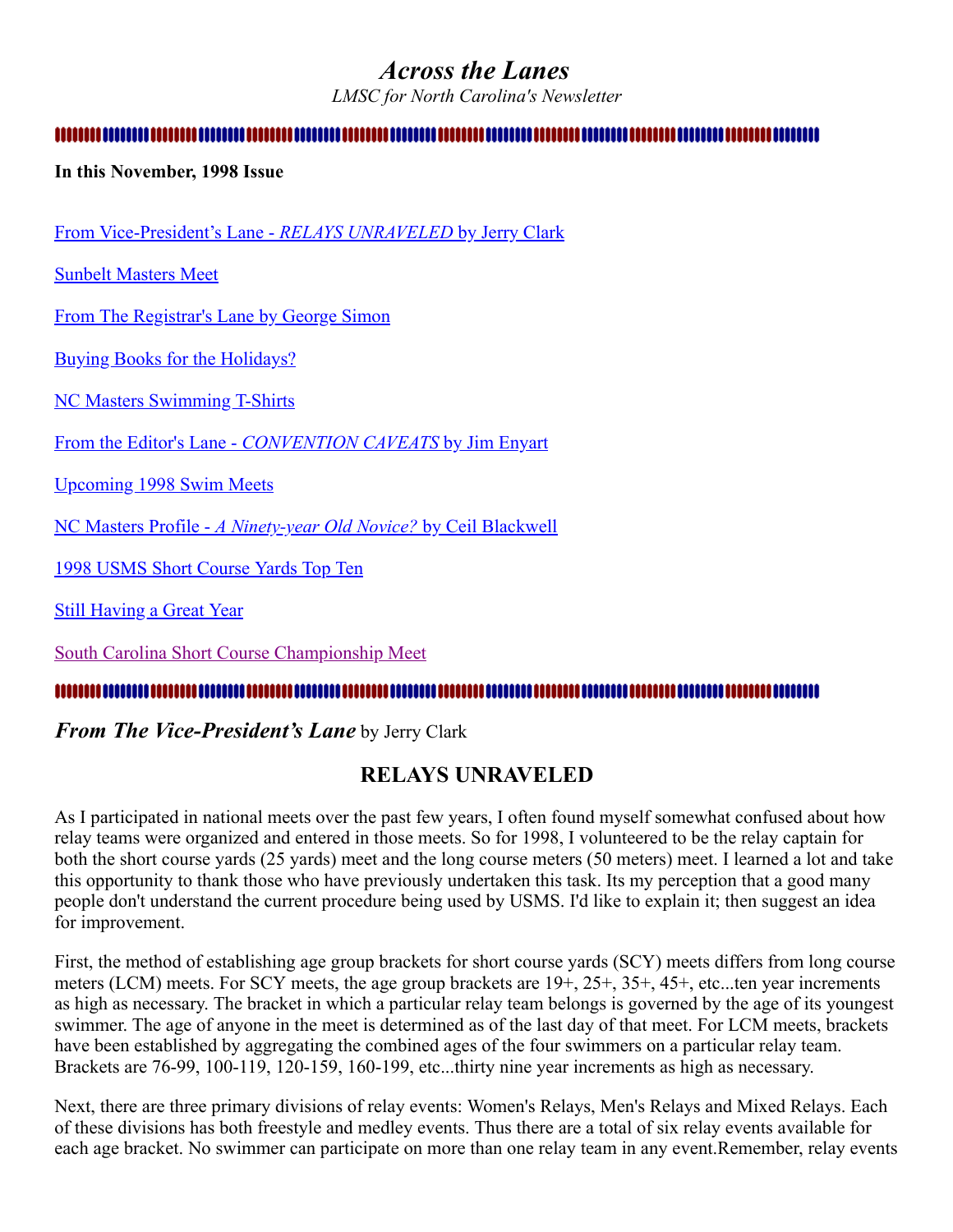award twice as many points as do individual events, so it does matter that we place the best available people on each relay team.

Now the chaotic part. National meets start on a Thursday, and the form for entering all relay teams must be received no later than 6 PM Wednesday. This form does not require any names, only the expected time for each relay team being entered in each and every relay event of the entire meet. Payment for all those events also is due with the form. Because our NC team is comprised of people from different parts of the state, the captain must contact everyone who has entered the national meet to see if they want to be on a relay team, what stroke they prefer to swim, and how fast they expect to swim that stroke. This information allows the captain to select the best combinations for maximizing our point production. In reality this is a pretty poor process because people are hard to reach, are indefinite about what they want to swim, etc.

After this initial form is turned in, the next step is to submit another form before 9 AM each day of the meet. This form lists the names, ages and USMS numbers of the four swimmers on each relay team being entered in that day's relay(s). Whoever is listed as the leadoff swimmer MUST remain in that position. However, --get this!-- any of the other three swimmers may be replaced just as long as the switches don't change the age bracket in which they were originally entered. The team changes can occur right up to the time their event is called to the blocks. The substitute names and ages are simply written on the relay card that the captain receives about noon from the meet relay director's office. This card is handed to the timer at the starting block when the first swimmer gets ready to race. Finally the race is held!

This process must become less complicated!! How about having all USMS registered swimmers be given a plastic card encoded with all the necessary vital information? When we go to a meet, we simply enter that card into a scanning machine when we check in. For relay events, usually held following each day's individual events, team members would have until 11:00am to enter their cards together for each relay race on that day. They would automatically be placed in the correct age and sex groups. The teams also would tell the person working the scanning machine their expected time in order to be seeded into a heat and lane. Additionally, they would pay the official at that time.

This approach would allow us right up until race day to decide who would be on a team, and would avoid the major problem of illegible forms, incorrect addition of ages (in the case of LCM meets), etc. because the scanning machine would enter all this data directly into the meet computer at the time the cards were inserted. Everyone on the team could help decide the best combinations of team members as the meet progressed each day. Lastly, stress on the captain would diminish considerably. I look forward to helping next year's captain.



To return to *Across The Lanes* Table of Contents

# 

# <span id="page-1-0"></span>**Sunbelt Masters Meet**

The annual Sunbelt Masters Meet will be held at the Charlotte-Mecklenburg Aquatic Center Saturday and Sunday, January 30 &31, 1999. Entry forms will be mailed to all USMS registered swimmers in North Carolina, plus swimmers who participated last year. The "awesome" T-shirt that was so popular in past years has been resurrected, and special prizes will be awarded throughout the meet. The veggie pasta dinner that everyone seemed to like last year will be held again. If you haven't received an entry form, or would like to have one sent to someone, contact Rick Fenton in Charlotte at (704) 846-5335. Because of a significant increase in cost for the facility, we hope to have a big turnout. Please send your entry in as soon as possible. Thanks.

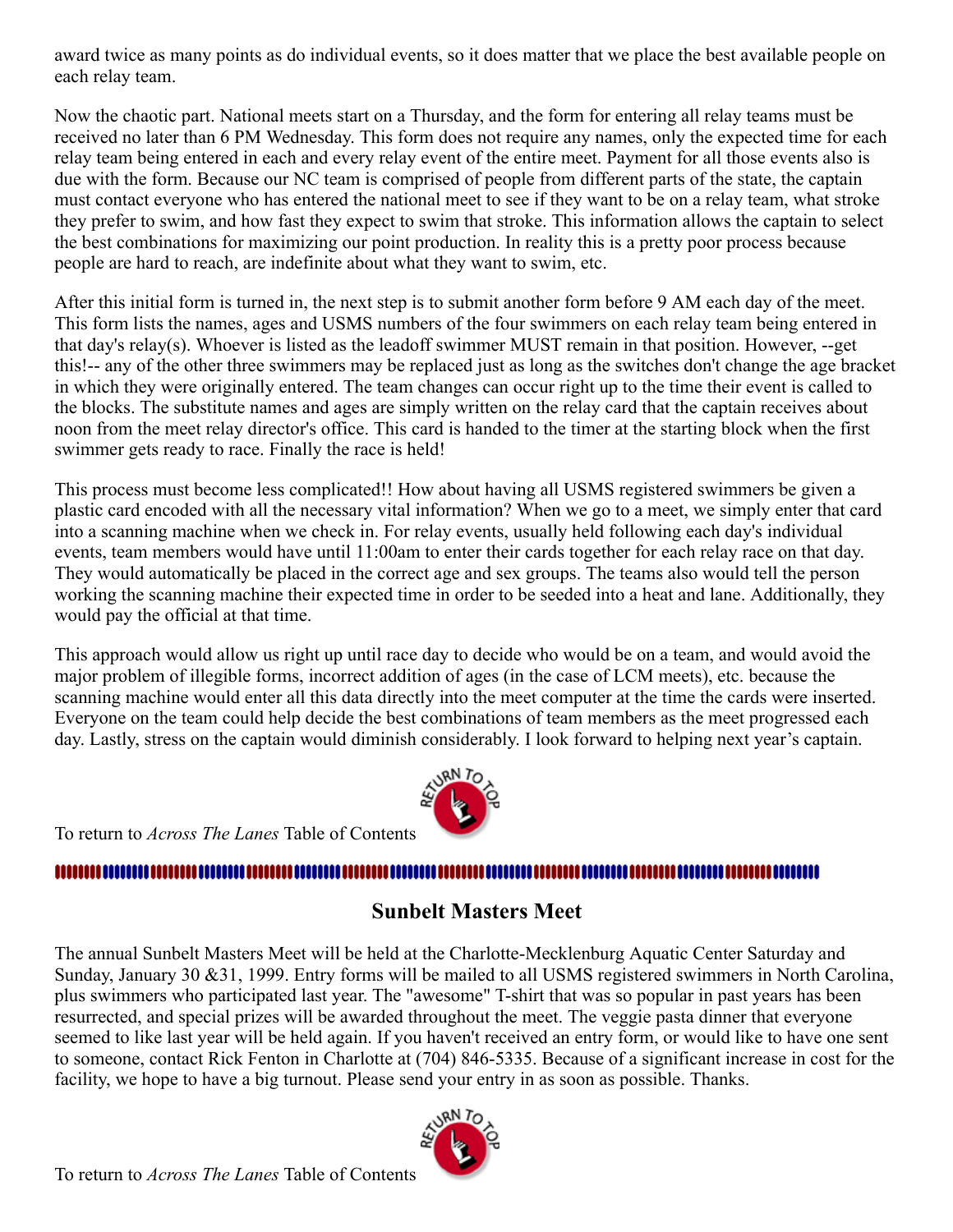### <span id="page-2-0"></span>*From The Registrar's Lane* by George Simon

By the time you receive this Newsletter, about a third of our membership will have registered for 1999. If you have not read previous *Across the Lanes* newsletter articles, you may be wondering why there are three blue "Local Masters Swimming Committee (LMSC) CONSOLIDATED ENTRY CARDs" included with your new 1999 registration card. Your LMSC-NC decided not to publish the meet entry forms with our *Across the Lanes* newsletter due to increasing publishing and mailing costs. Our LMSC is trying to hold down expenses to avoid an increase in the yearly membership fees for as long as possible. It is less expensive to print and mail the forms along with the registration card. However, this means that **you need to keep them** for meet entries. If you don't plan on swimming at a NC swim meet, give them to a friend or your swim coach. Better yet, keep them and swim at a meet.

As usual this time of the year, I urge you to renew your membership. You penalize yourself by not renewing before the December 31st deadline. After the deadline, your membership expires, your January issue of *SWIM Magazine* will be your last issue, and you cannot participate in any USMS organized activity, including swim team practices. For your team and its members to be insured by the USMS, everyone on the team that practices must be currently registered. If your team allows unregistered swimmers to practice with you, USMS insurance coverage is not in effect. At swim practices, there must also be a registered USMS member (or USS coach) on deck to supervise the swim practice.

I look forward to receiving your renewal form.



To return to *Across The Lanes* Table of Contents

# <span id="page-2-1"></span>

# **BUYING BOOKS FOR THE HOLIDAYS?**

Are you buying books for presents or for yourself during the rest of the year? The USMS has an arrangement with AMAZON Books that provides the USMS with a small share of the book's cost if you order through the USMS website. Just access the USMS website (www.usms.org) and link to "Amazon.com" to place your order.



#### <span id="page-2-2"></span>..................................

# **NC MASTERS SWIMMING T-SHIRTS**

Orders for the ash gray T-shirts may be placed with Krista Phillips. Please make your check payable to LMSC for NC and mail to Krista Phillips, 9408 Hester Rd., Hurdle Mills, NC 27541. Prices include shipping/handling charges: L-XL \$11.00, XXL \$13.00 (remember to include your size along with your name/address/zip code and phone number).

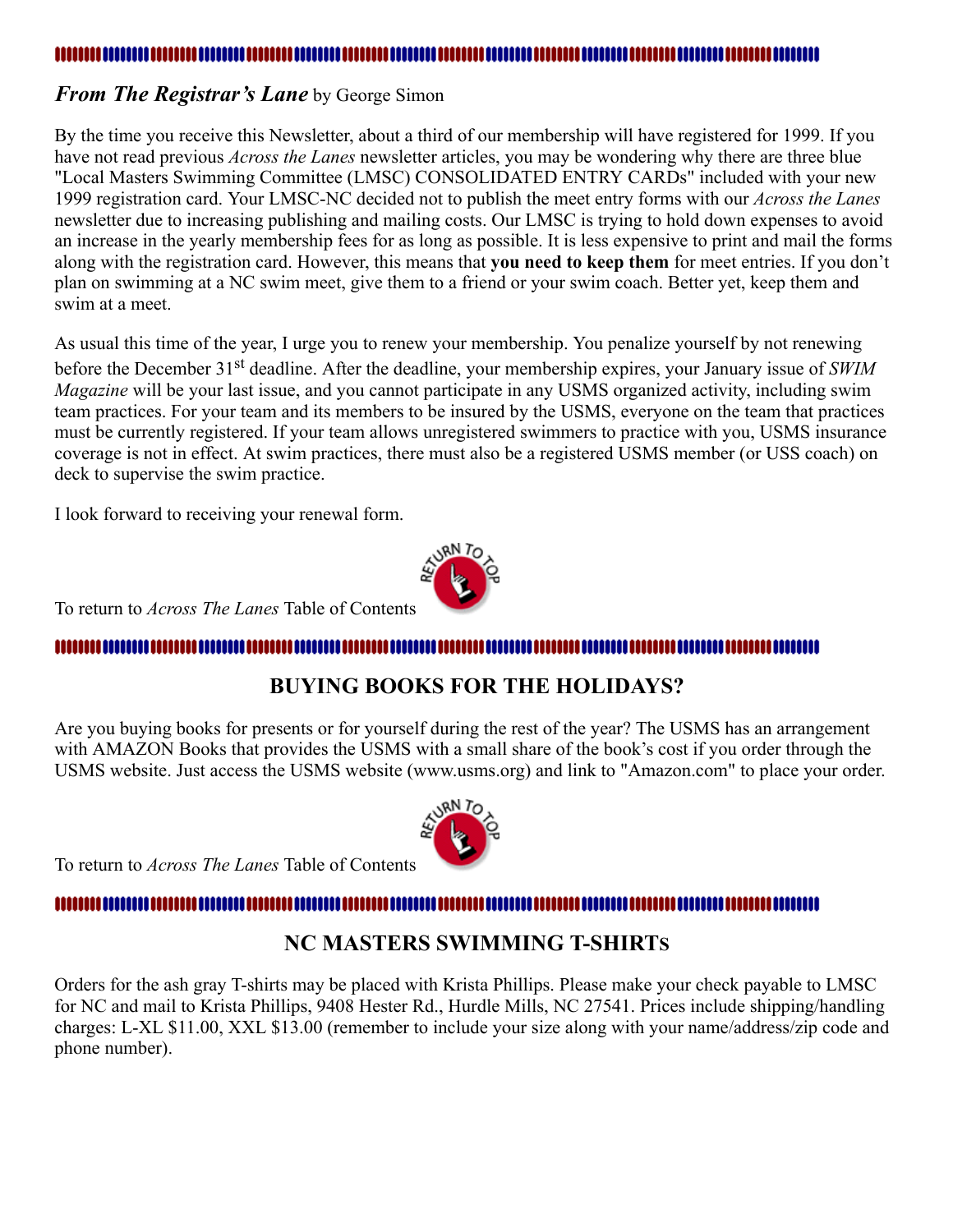

#### 

<span id="page-3-0"></span>*From The Editor's Lane* by Jim Enyart

# **CONVENTION CAVEATS**

Attending the September 30 - October 4, 1998 USMS Convention in Cincinnati, OH from North Carolina were Don Gilchrist, George Simon, Rhea Wilkens from Apex, Hill Carrow via Colorado and me. George, a veteran convention attendee, a member of two committees (Registration and Computer Online) and co-presenter, along with Hill, of the Raleigh Area Masters award to "Meet Director of the Year", Stu Marvin for the National LCM, seemed to know everyone, and vice versa. That was a plus for someone who is participating in an event for the first time. I wanted to hang out with Don and George for two reasons: (1) As the rookie LMSC-NC Newsletter editor I needed to know about the USMS "big picture" context in order to better compose and present the USMS activities of our LMSC; and (2) as a person interested in advancing the vitality of my life through swimming, I know that I need to help those who are helping me. As a start I wanted to gain a better appreciation of the USMS organization.

Since SWIM magazine has previously only identified the USMS' award recipients, the following highlights many of the proceedings and outcomes of the convention. This is probably more administrivia than you ever wanted to know, but you can't say you weren't informed. The 'big picture' is actually even bigger than I was aware. The USMS convention is held in conjunction with the United States Aquatic Sports (USAS) annual convention. The rules of the Federation Internationale de Natation Amateur (FINA), the international federation responsible for the sports of swimming, diving, synchronized swimming and water polo, require there to be only one recognized member federation of FINA in each country throughout the world. That member federation is the USAS. Until this convention, USMS was just a stepchild of the official aquatics world. Through the multi-year efforts of the Executive Committee and others Masters, USAS officially added USMS to their Articles of Incorporation at this convention. USMS is now a National Governing Body of United States Aquatics Sports.



George and Don discussing if FINA should approve skimy-dipping

"2000 And Beyond. Mastering Our Destiny", the convention's theme, was immediately applied the first morning as the House of Delegates separated into six groups to brainstorm the key cornerstones underlying the future of Masters Swimming. The USMS long-term planning strategy is to incorporate the concepts identified by the six groups. These goals are to be considered for implementation by the twenty-one USMS standing committees as each envisions their future. The six groups and their conclusions are:

The COMPETITION group concluded that the coach has a huge influence as to whether a swimmer is competitive. Those swimmers without coaches need to be spurred on by the LMSC. The WELLNESS group defined Wellness as 1. Absence of disease or disability; 2. Quality of life; 3. Energy and enthusiasm; 4. Optimal functioning - being the most you can be; and 5. Balance - physical, mental, and spiritual. The MONEY IN / MONEY OUT group concluded that USMS, after years of fiscally conservative and responsible financial management is very healthy. All agreed that more money is better than less! The MEMBERSHIP group concluded that the key is to increase the availability of pool time and coaching. This will help to increase membership and retain members. Become politically active in your community, recreation department or YMCA. The COMMUNICATIONS group's general consensus was that USMS should explore the creation of a Communications Committee (to include the Online Computer Committee). The most important message for USMS to convey is the intangible benefit that all of us receive through Masters Swimming: a sense of belonging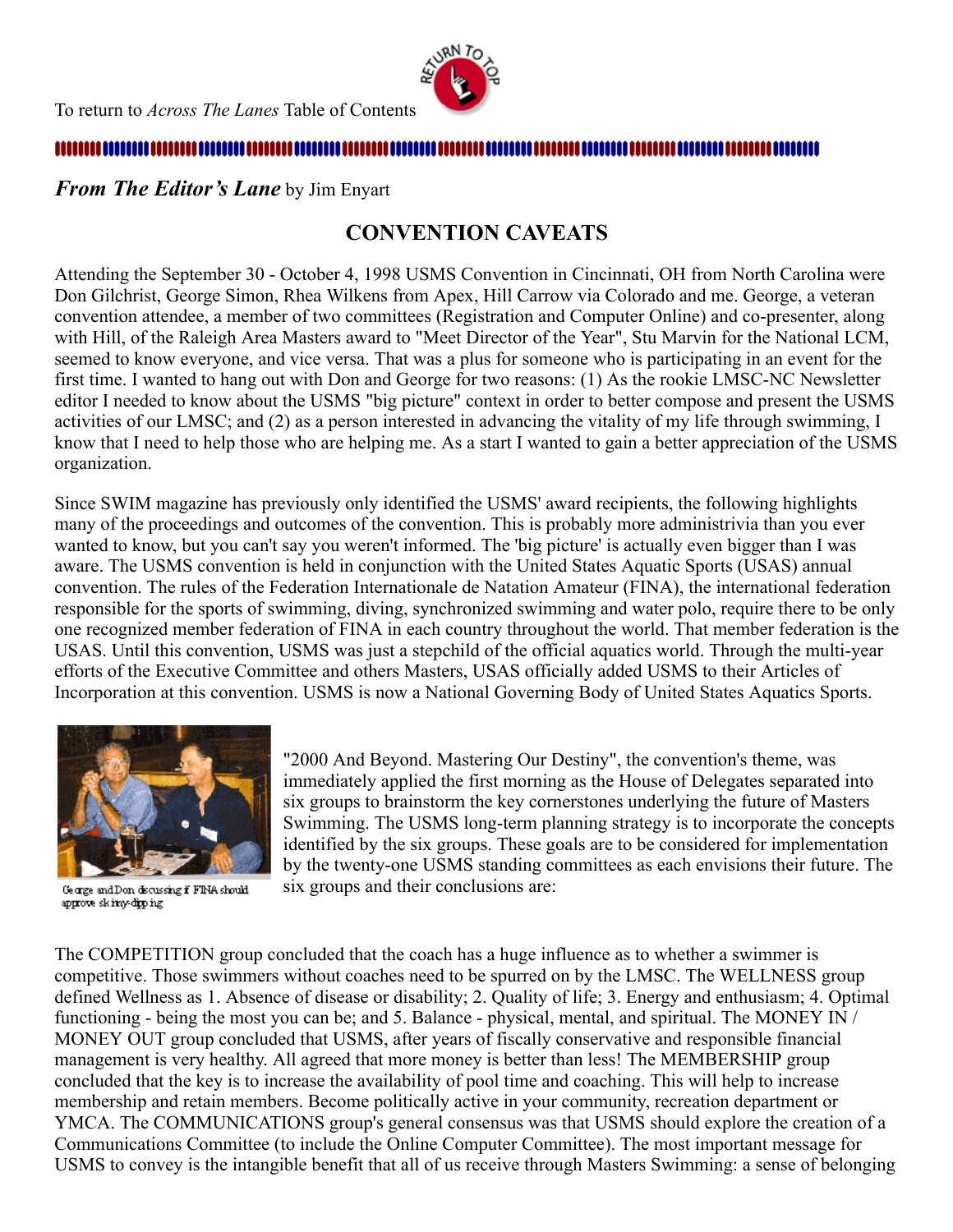through family, fun, and friendship. Not to be overlooked are the significant health benefits. The group believed that if we "build quality Masters programs, they will come".

Two aspects of the convention became obvious during the course of the meetings. One, the format of the convention really facilitated the committees' reports, open discussions, and decision-making; and two, the convention is a culminating event presenting the accomplishments of the twenty-one committees that have labored for the past year, if not longer, to advance the benefits of Masters Swimming,. Also noteworthy was the delegates' commitment to achieving the best for the USMS membership. The following summarizes the deliberations of several selected committee meetings that pertain to NC Masters: (Many thanks to Dixie Zone Chair June Krauser for distilling the voluminous proceedings).

CHAMPIONSHIP COMMITTEE - The committee brought four bids to the House for the year 2000. SCY was awarded to Phoenix, AZ for May 11-14; and LCM was awarded to Baltimore, MD for Aug 18-21. They endorsed the use of Internet entries for future Nationals; to have results and splits available on the Internet; and to conduct a random survey of Top Ten swimmers regarding Nationals.

COACHES COMMITTEE - Ed Nessel was selected as Coach of the Year. A list of 420 coaches is now on a National Data Base. They all receive a Quarterly report. Three successful Mentor Coaches and two Nike Clinics were held last year. Next year there will be six Mentor Coaches Clinics, two Open water Clinics, and eight Nike Champion Stroke Clinics.

COMPUTER ONLINE COMMITTEE - The committee agreed to develop a brief set of guidelines for when LMSC's create their own web sites. For the USMS website, the committee will create a separate page for our sponsors and create a "Join USMS" page where all LMSC registration forms can be accessed. Changes to the "on-line places to swim" database will be taken over by Tracy Grilli. Since many workout databases already exist, including the one at swiminfo.com, the committee will continue to provide links to those sites.

LONG DISTANCE COMMITTEE - Included in the LD Championship Contract will be the wording - "that unofficial swimmers (e.g. those in wet suits) shall start and finish separately from official swimmers". Guidelines for putting on a cable swim have been added to the manual. The LD web site is planning to have workouts, entry forms and results from Championships.

MARKETING COMMITTEE - Because of USMS' recognition of the importance of coaches, USMS should be represented at the ASCA convention. VICTOR is the newest national sponsor. The Public Service Announcements are completed and available. Teams can acquire a copy for \$75 each. The USMS web site is a key USMS marketing tool.

PLANNING COMMITTEE - The Masters Altitude Training Camp to be held in Colorado Springs is scheduled for Feb. 1999. The price is \$1300 plus transportation. Participants will be selected by the Coaches Committee from applicants who have met the National Championship Qualifying Standards. The USMS Foundation is now operational with funds of approximately \$3,800. USMS should establish a Sports Drug Policy with the Sports Medicine committee developing the policy. The On Line Computer Committee should study the issue of changing technology and how it will effect USMS business, particularly in the area of member privacy. The Executive Secretary is to be a repository for any and all information pertaining to the construction and expected operating costs of new aquatic facilities.

RECORDS & TABULATION COMMITTEE - A proposal has been submitted to Registration Committee to come up with a permanent swimmer ID number. Individual Top Tens are on the web site and soon Relay Top Tens will appear. There is a Top Ten page on the USMS web site (Mindspring) that has a link to the Top Ten web site (Swimgold). Because the submission of record applications do not necessarily arrive in chronological order, the times published annually in the Rule Book for SCY will be used to issue certificates to any swimmer who betters that time.

REGISTRATION COMMITTEE - Individuals who request that their name be removed for the purpose of not receiving mailings, can contact their local Registrar. A standard input format for registration submittals will be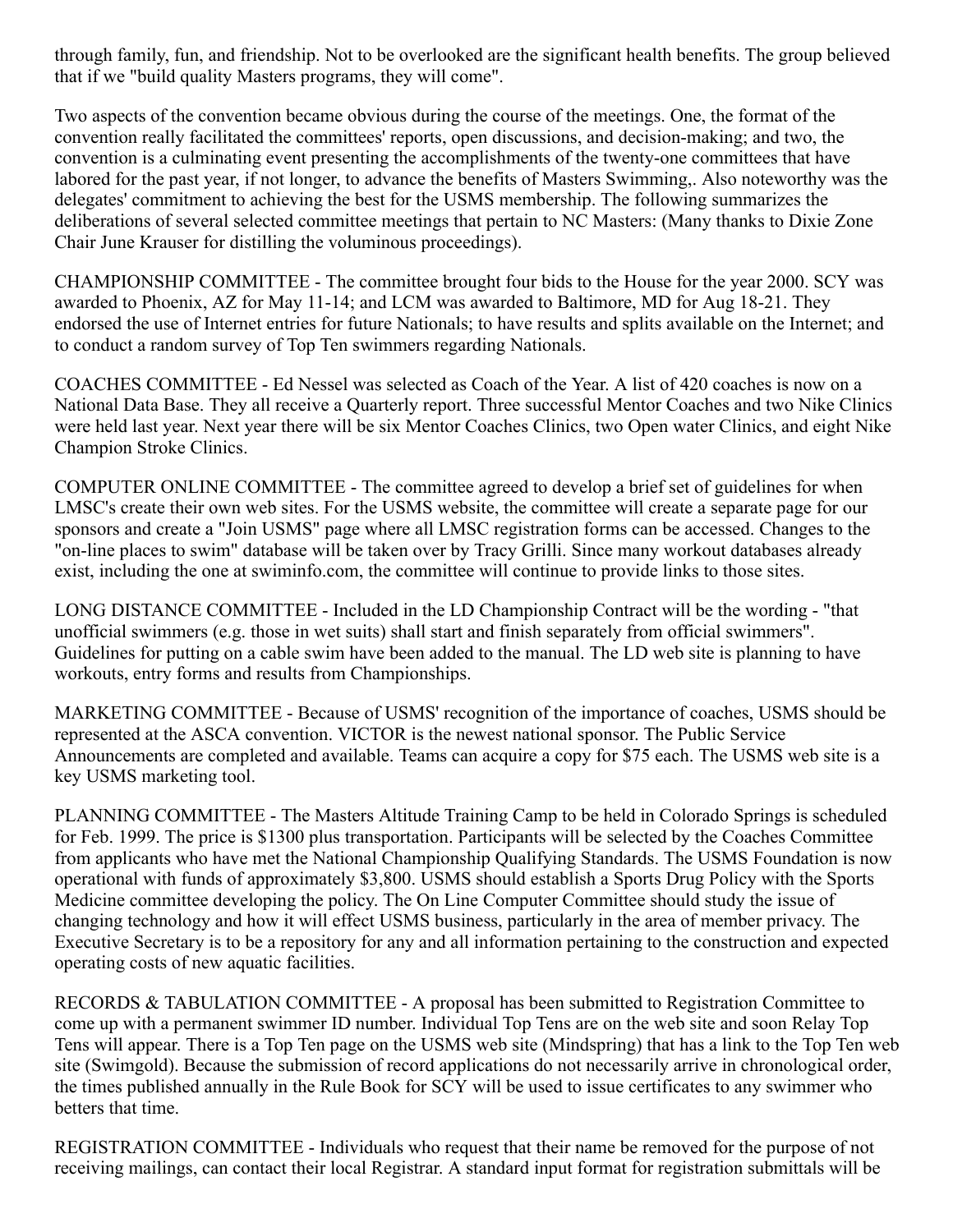adopted and required to be used by Nov. 1, 1999. The USMS/ISHOF Foundation donations raised \$2,700 for ISHOF and \$3,800 for USMS. All USMS registration forms will soon be on line.

RULES COMMITTEE - Any rule changes approved become effective Jan. 1, 1999. Major changes include: (1) LMSC Top Ten Times must be submitted by: SCY - Jun 30, LCM - Oct 20 and SCM - Jan 26. (2) We now have three different seeding methods - Deck seeding - events are seeded at the time of the event with entries received prior to or at the meet; Confirmed seeding - events are seeded after a confirmation (check-in) time; and Preseeding - events are seeded prior to the day of competition. (3) The age determination date was changed: For SCY, the eligibility of a participant for a particular age group shall be determined by their age as of the last day of the meet; For SCM & LCM, the eligibility of a participant shall be determined by their age as of December 31st of the year of competition. (4) To record a split time, a written request must be brought to the attention of the meet referee prior to the swim. (5) Allow relays at National Championships to be entered up to the day before the relay with no other changes, and the relay entry fee for all relays will be \$12.

SPORTS MEDICINE COMMITTEE - The committee will forward a statement to FINA's Sports Medicine Committee opposing drug testing in Masters swimming. The committee will decide what medical information it wants to obtain from the athletes at the Altitude Training Camp.

PROFESSIONAL MANAGEMENT AD HOC COMMITTEE - The Board of Directors comprise this committee. During the past year there were many deliberations, pro and con, on the subject. After much discussion at the convention, the following was voted favorably by the House of Delegates:

The USMS House of Delegates authorizes the USMS Executive Committee to expand the current USMS national staff by January 1, 2000.

- a. The national staff shall be hired by and report to the Executive Committee and shall not be allowed to make USMS policy.
- b. The initial annual budget for the combined national staff shall not exceed \$200,000 (subject to budget approval).
- c. The national staff shall perform such functions that are deemed necessary by the Executive Committee, including that of National Executive Secretary, National Registrar, and Controller.
- d. Additionally, the national staff will provide improved services to USMS members and LMSC's by:
	- 1. Soliciting and providing liaison support to national sponsors;
	- 2. Providing assistance to national committees as requested by committee chair or Executive Committee;
	- 3. Providing assistance to LMSCs as requested by LMSC Chair or Executive Committee; and
	- 4. Performing tasks assigned by the USMS Executive Committee.

Of course, there was substantial wheeling and dealing, as well as acquaintance renewal at the breaks, in the hospitality suite, and at the USAS banquet. The banquet award presentations, I was forewarned, were exceptionally pro-forma and dry with many deserving individuals recognized for their exceptional contributions to their respective sports. The exception to this rule and the highlight of the ceremonies is our USMS presentation. The solemn USMS Ransom Arthur Award presentation becomes a skit-based "roast" as well as the well-deserved recognition of the honoree. I was not the only one to excuse myself right after the USMS presentation which skewered and honored Bill Tingley.

DIXIE ZONE MEETING There were 23 delegates attending this meeting. The highlights and germane items are:

I. ZONE SPECIFIC TASKS A) FINANCIAL REPORT Chairman June Krauser gave the financial report. Ending balance was \$1369.70, compared with a 1997 ending balance of \$860.66. Increased balance was due to lower convention expense payments by the zone for the chair and additional money from USMS for newsletters.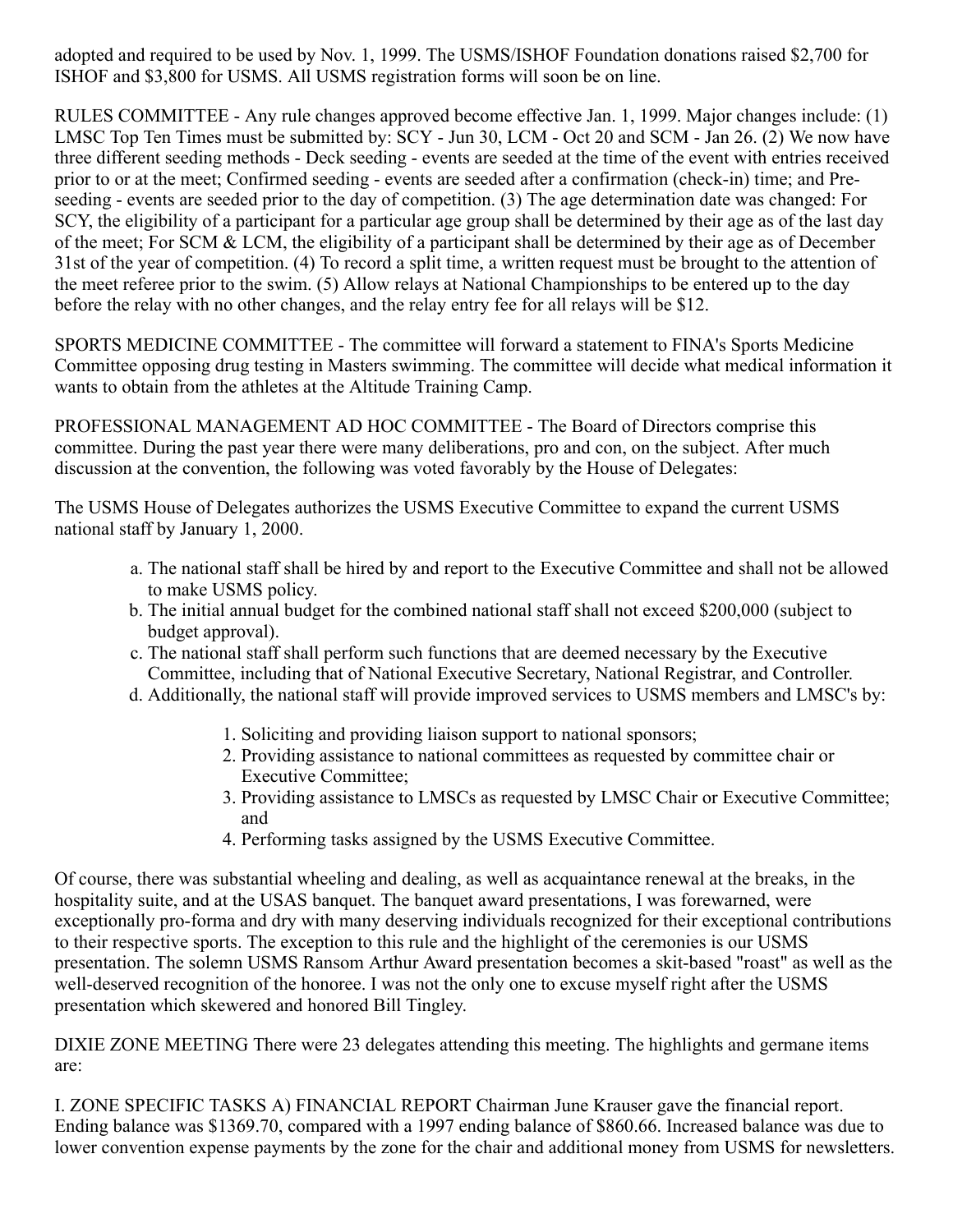B) COMPUTER REPORTS The Dixie Zone authorized the creation of a Dixie Zone web site address. This could provide a means of communication for the Dixie Zone newsletter, meet entry forms, and possibly Dixie Zone Top Ten results. George Simon, Carl House, and Scott Rabalais will form a subcommittee to look into this. George also discussed the possibility of having standardized meet entries: a service the North Carolina LMSC is already implementing.

II. ZONE ACTIVITIES FOR 1999 CHAMPIONSHIP MEET BIDS 1999 Zone bids were awarded to the following sites:

SCY: Raleigh, NC April 17&18

LCM: Baton Rouge, LA \*July 30-Aug 1

SCM: Coral Springs, FL Dec 3-5

\*tentative date

III. COACHES MENTOR PROGRAM Scott Rabalais, chair of the Coaches Committee, announced several coaching programs that could be made available to LMSCS. This included the Coaches Mentor Clinics, Nike Olympic Clinics, Open Water clinics, and Olympic Training Center Swim Cainp. LMSCs should contact Scott if they are interested in pursuing one of these services for use in their area.

IV. FUTURE DIRECTION OF ZONES Future direction goals of the zone and zone chair were discussed. These goals included: maintaining zone policies, handling disputes within LMSCs and zones, educating LMSCs about the need to comply with USMS rules and LMSC by-laws, and serving as a source of communication for the LMSCs.

V. NEW BUSINESS: Lisa Watson suggested having Dixie Zone Top Ten patches made available to all Top Ten finishers who desire them, for a nominal fee. The committee voted to create a design for a patch. Lisa will look into creating a design for the patch.

Scott Rabalais encouraged involvement of LMSC coaches in MACA. The committee nominated representatives from the different LMSCs in the Dixie Zone to serve as representatives. These representatives included: Pat Frank, Jonathan Coyle, Heather Hageman, Steven Fair, Dotty Whittcomb, and Scott Rabalais.

And finally, the last Convention session was a "lessons learned" that critiqued the convention's process and methodology for the purpose of improving future meetings. Next year's gathering of Masters Swimming will be held in San Diego, which is no Cincinnati, but somebody has to attend. As for me, my reasons for going were satisfied. I finally am able to contribute an article to this Newsletter.

To return to *Across The Lanes* Table of Contents



### <span id="page-6-0"></span>

# **UPCOMING 1999 MASTERS SWIMMING EVENTS**

| JAN | $30 - 31$ | <b>Sunbelt Championships</b>          | Charlotte, NC | Jerry Clark (704) 366-2045               |
|-----|-----------|---------------------------------------|---------------|------------------------------------------|
| FEB | 13-14     | Palmetto Championships Charleston, SC |               | Gretchen Woods-Sief (843) 886-<br>5326   |
|     | 27        | <b>Frank Clark Masters</b>            |               | Greensboro, NC Ed Stevens (336) 286-1007 |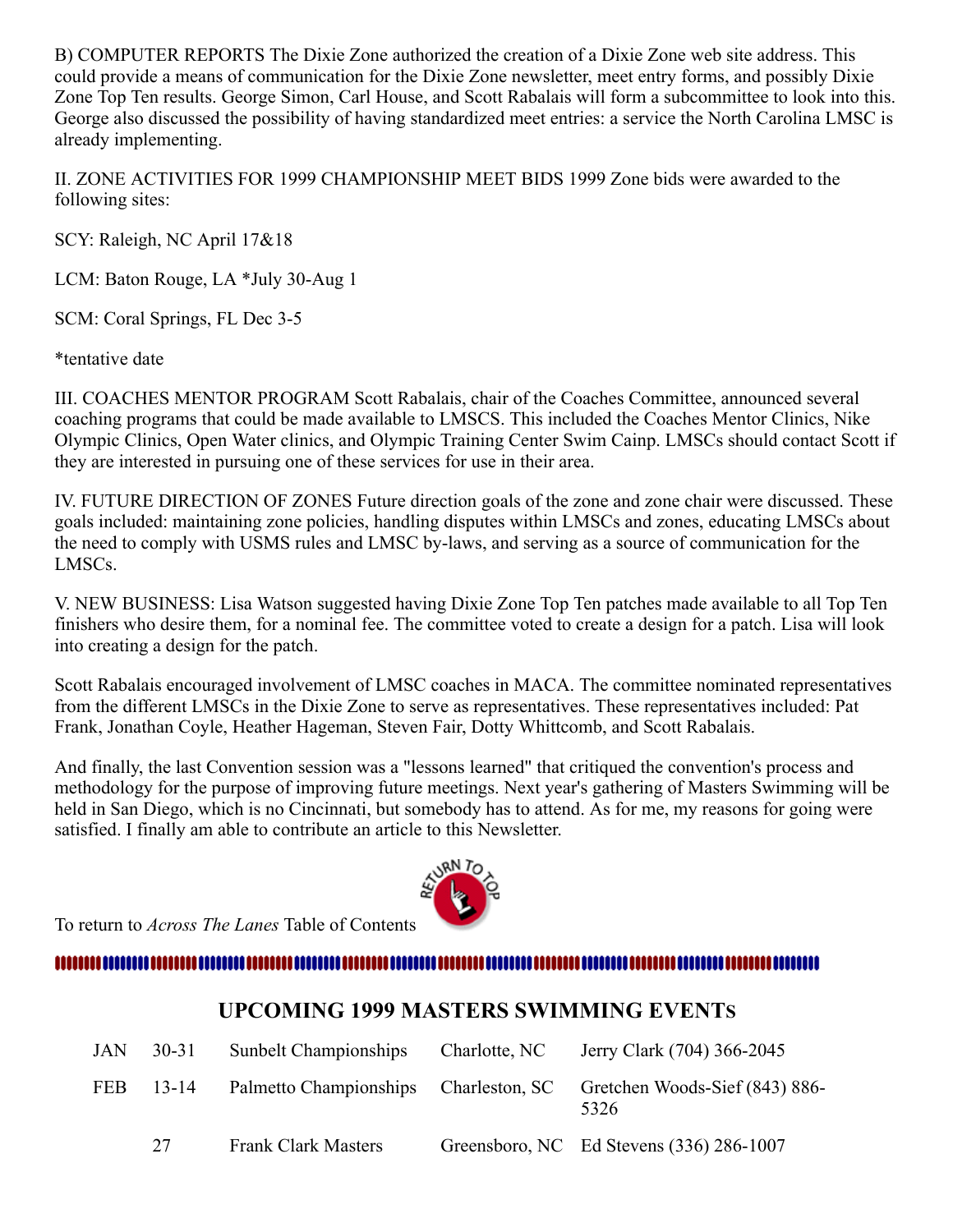| <b>MAR</b> | $13 - 14$       | <b>St. Patricks Day Masters</b><br>Meet          | Atlanta, GA                                | Lisa Watson (770) 718-3646                    |
|------------|-----------------|--------------------------------------------------|--------------------------------------------|-----------------------------------------------|
| <b>APR</b> | $16-18$         | Dixie Zone SCY<br>Championships                  | Raleigh, NC                                | Steve Weatherman (919) 844-3673               |
|            | $22 - 25$       | <b>YMCA Masters</b><br>Nationals                 | Brown Deer,<br>WI                          |                                               |
| <b>MAY</b> | $13 - 17$       | <b>USMS NATIONAL SCY</b><br><b>CHAMPIONSHIPS</b> | Santa Clara, CA                            |                                               |
|            | 22              | Dixie Zone Open Water<br>Championship            | Wrightsville<br>Beach, NC                  | Dan Forrester (910) 799-2845                  |
| <b>JUL</b> | $30-1$<br>Aug   | Dixie Zone LCM<br>Championships                  | Baton Rouge,<br>LA                         | Scott Rabalais (504) 766-5937                 |
| <b>AUG</b> | $7\phantom{.0}$ | Long Course Meet<br>(Tentative)                  | Atlanta, GA                                | Lisa Watson (770) 497-1901, (770)<br>718-3646 |
|            | 19-23           | <b>USMS NATIONAL LC</b><br><b>CHAMPIONSHIPS</b>  | University of<br>Minnesota                 |                                               |
| <b>OCT</b> | $21-29$         | <b>NATIONAL SENIOR</b><br><b>GAMES</b>           | <b>Walt Disney</b><br>Resort Orlando<br>FL |                                               |
| <b>DEC</b> | $3 - 5$         | Dixie Zone SCM<br>Championships                  | Coral Springs,<br>FL                       | Jonathan Coyle (954) 340-5508                 |



To return to *Across The Lanes* Table of Contents

### <span id="page-7-0"></span>,,,,,,,,,,,,,,,,,,,,,,,,,

# **NC MASTERS PROFILE**

# **A Ninety-year Old Novice**?

#### By Ceil Blackwell

"I'm such a novice," Harold Hoffman told me when I called him to get information for this article. At 90 years of age, he is competing in Masters swimming for North Carolina, but he claims to be a swimming novice. However, he holds many North Carolina Masters records for his age group and has consistently placed in USMS Top Ten since he began swimming Masters a number of years ago. You will note elsewhere in this newsletter that Harold placed in the 1998 USMS Short Course Yards Top Ten in two events. When I commented about all these honors, Harold said, "I am not a very good swimmer, I'm just lucky."

> Harold was born December 15, 1907, in Patterson, New Jersey. Harold's wife, Bette, reports that as a young boy, Harold was told that he shouldn't go near the water unless he took lessons. He finally taught himself to swim wearing "water wings." In high school and college, he did not participate in interscholastic sports. However, he enjoyed all sports- even ice hockey- playing on "sand lot" teams. In his adult life,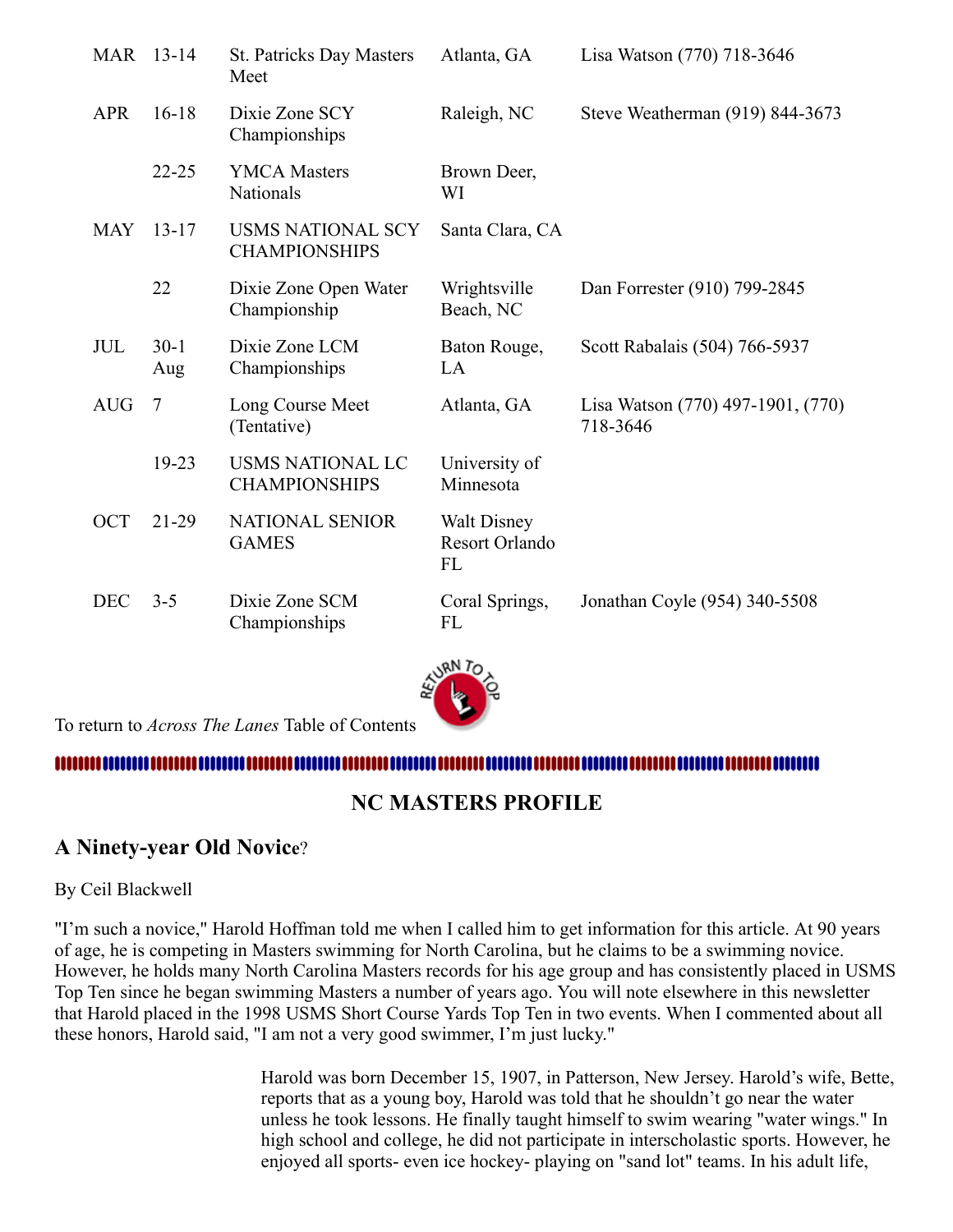

while employed as an electrical engineer with Curtiss Aircraft, he played golf in a league and practiced sports with his three sons and his daughter.

A fellow Masters swimmer, Dick Webber was instrumental in getting Harold to start swimming with Masters. Currently residents of Hendersonville, both Harold and his wife, Bette, regularly compete at local, state and national levels in Masters swim meets and Senior Games competitions. Harold has participated in and won gold, silver and bronze medals at every National Senior Games since 1989. At Senior Games competitions, Harold participates in swimming events as well as events in shot put, discus, high jump, 100 meter runs, and 1500 meter racewalks.

Harold reports that he and Bette have their swimming workouts several times a week at the Hendersonville YMCA. Harold swims about 16 laps, but usually rests after each lap. They have no coach, but get swimming tips from teammates, Dick Webber and Sandra Kremer. Harold and Bette also regularly do a 5K walk on a local track, play table tennis, square dance and do aerobics. They cook most of their own meals at home, because they are particular about what they like to eat. They say there is just not enough time for them to do all they want to do. I became tired just listening to all their activities.

Harold is training for the October, 1999 National Senior Games, which will be at the Disney Wide World of Sports Complex in Orlando. Our hats are off to you, Harold! What an inspiration you are to all Masters swimmers!



To return to *Across The Lanes* Table of Contents

# <span id="page-8-0"></span>,,,,,,,,,,,,,,,,,,,,,,,

# **1998 USMS SHORT COURSE YARDS TOP TEN**

The following swimmers from LMSC-NC were ranked in the USMS TOP TEN for their respective age groups for the 1998 short course yards season. Congratulations to Bruce Mallette for setting a new national record for his age group in the 200 IM with a time of 2:03.53. Bruce made Top Ten in 9 events, placing first in the nation for his age group in 5 of those events. Way to go, Bruce!! Other North Carolina swimmers who placed first in the nation in their age groups in one or more events were Heather Hageman, Sally Newell, Jeff Murray, John Kortheuer, and Clarke Mitchell. For the first time in the history of Masters swimming for North Carolina, we had a swimmer in the 90-94 age group – Harold Hoffman. The Top Ten Chairperson for NC, Ceil Blackwell, has attempted to locate names of all Top Ten swimmers from our LMSC. If your name or an event is missing from the list below, please contact Ceil. at (919) 787-8324, e-mail ceilb@aol.com or write her at the address listed in this newsletter.

Congratulations to the following TOP TEN swimmers!

### **Women**: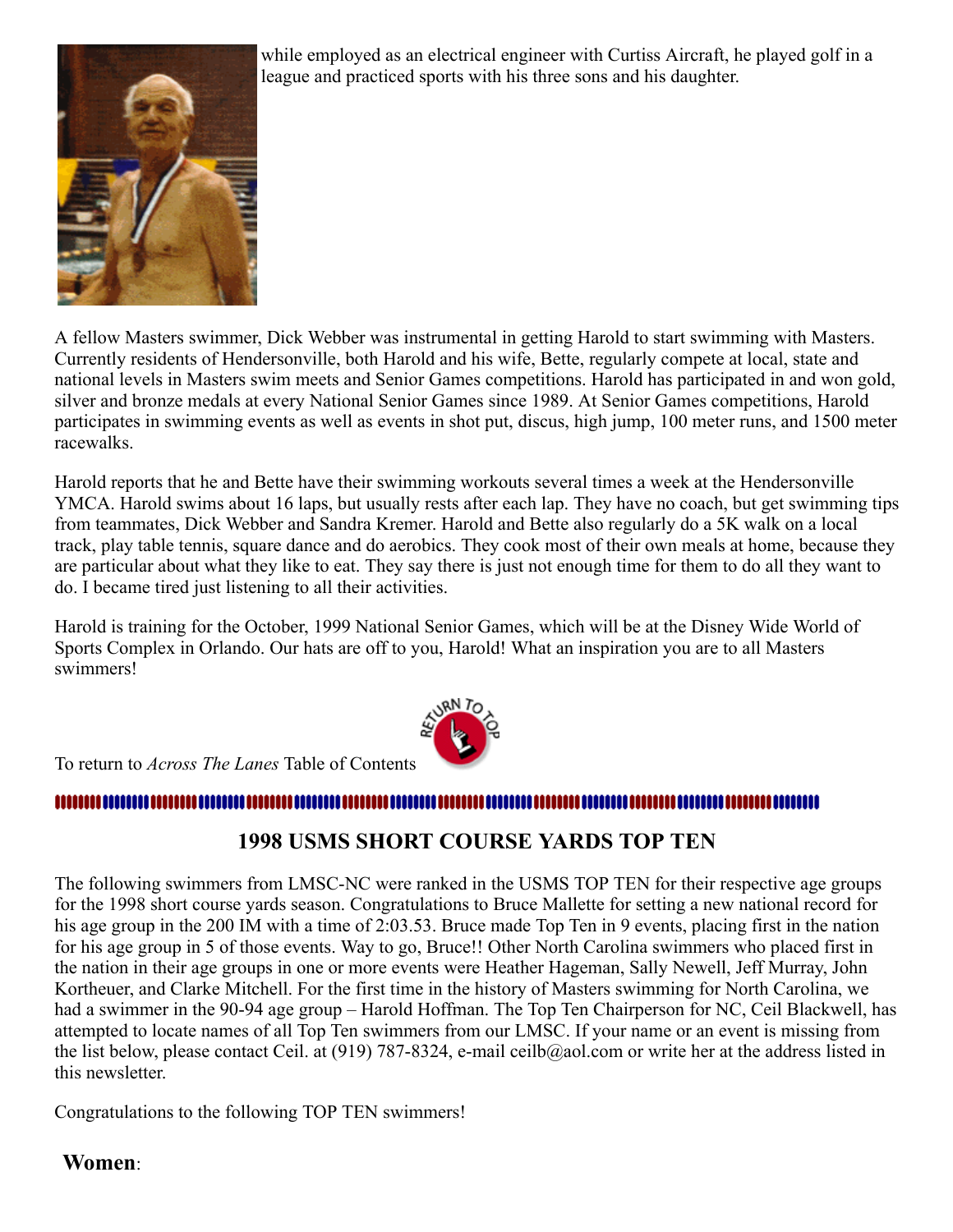| 19-24     | Monica Blaich         | $8th 100$ fly                                                                                                                            |
|-----------|-----------------------|------------------------------------------------------------------------------------------------------------------------------------------|
|           | Lee Ann Britt         | $9th 100$ back; $10th 200$ back                                                                                                          |
| $25-29$   | Heather Hageman       | 1 <sup>st</sup> 50 free; 2 <sup>nd</sup> 100 free; 6 <sup>th</sup> 50 fly                                                                |
|           | Deborah Lynch         | $6th 50$ breast                                                                                                                          |
| $30 - 34$ | Kristen Johnston      | $7th 1000$ free                                                                                                                          |
|           | <b>Christine Vess</b> | $9th 50$ free                                                                                                                            |
| 35-39     | <b>Lindley Fleury</b> | $10^{th}$ 50 back                                                                                                                        |
| 45-49     | Ann Sims              | $8th$ 200 breast; 9 <sup>th</sup> 100 breast                                                                                             |
| 50-54     | Jeannie Mitchell      | $3^{\text{rd}}$ 50 back & 200 back; 4 <sup>th</sup> 100 back                                                                             |
| 55-59     | Ceil Blackwell        | $8^{th}$ 100 back; 9 <sup>th</sup> 200 back; 10 <sup>th</sup> 50 back and 100 IM                                                         |
| 60-64     | Sandra Kremer         | 10th 100 breast                                                                                                                          |
|           | <b>Sally Newell</b>   | 1 <sup>st</sup> 100 breast; 2 <sup>nd</sup> 50 breast; 3 <sup>rd</sup> 200 breast; 4 <sup>th</sup> 50 free; 10 <sup>th</sup> 100<br>free |
|           | Barbara Seaton        | $9th 50$ back                                                                                                                            |
| $70 - 74$ | Pat Dockendortf       | $9th 200$ breast                                                                                                                         |
| 85-89     | Marie Heikkinen       | $2nd$ 50 breast; 4 <sup>th</sup> 100 back & 100 IM; 5 <sup>th</sup> 50 back                                                              |
| Men:      |                       |                                                                                                                                          |
| 19-24     | Jason Crowder         | $3^{rd}$ 100 back; 4 <sup>th</sup> 200 back; 7 <sup>th</sup> 50 back                                                                     |
|           | Aaron Wands           | $3^{\text{rd}}$ 1000 free; 6 <sup>th</sup> 500 free; 8 <sup>th</sup> 400 IM                                                              |
| $25-29$   | Jeff Murray           | $1^{st}$ 50 free; $1^{st}$ 100 free; $1^{st}$ 200 free; $5^{th}$ 100 fly                                                                 |
| 35-39     | Doug Asbury           | $9th 1650$ free                                                                                                                          |
|           | Fritz Lehman          | $10^{th}$ 50 back                                                                                                                        |
|           | <b>Rusty Kretz</b>    | $8th$ 100 breast; 9 <sup>th</sup> 50 breast                                                                                              |
|           | Joe Rhyne             | 4th-1000 free                                                                                                                            |
| 40-44     | Thomas Davis          | $3^{rd}$ 100 & 200 back; $8^{th}$ 50 back                                                                                                |
|           | Alan Godfrey          | $8^{th}$ 200 back; 10 <sup>th</sup> 100 back                                                                                             |
|           | Jonathan Klein        | $8th$ 100 back; 9 <sup>th</sup> 200 back                                                                                                 |
|           | Jim Mcfarland         | $7th 1650$ free                                                                                                                          |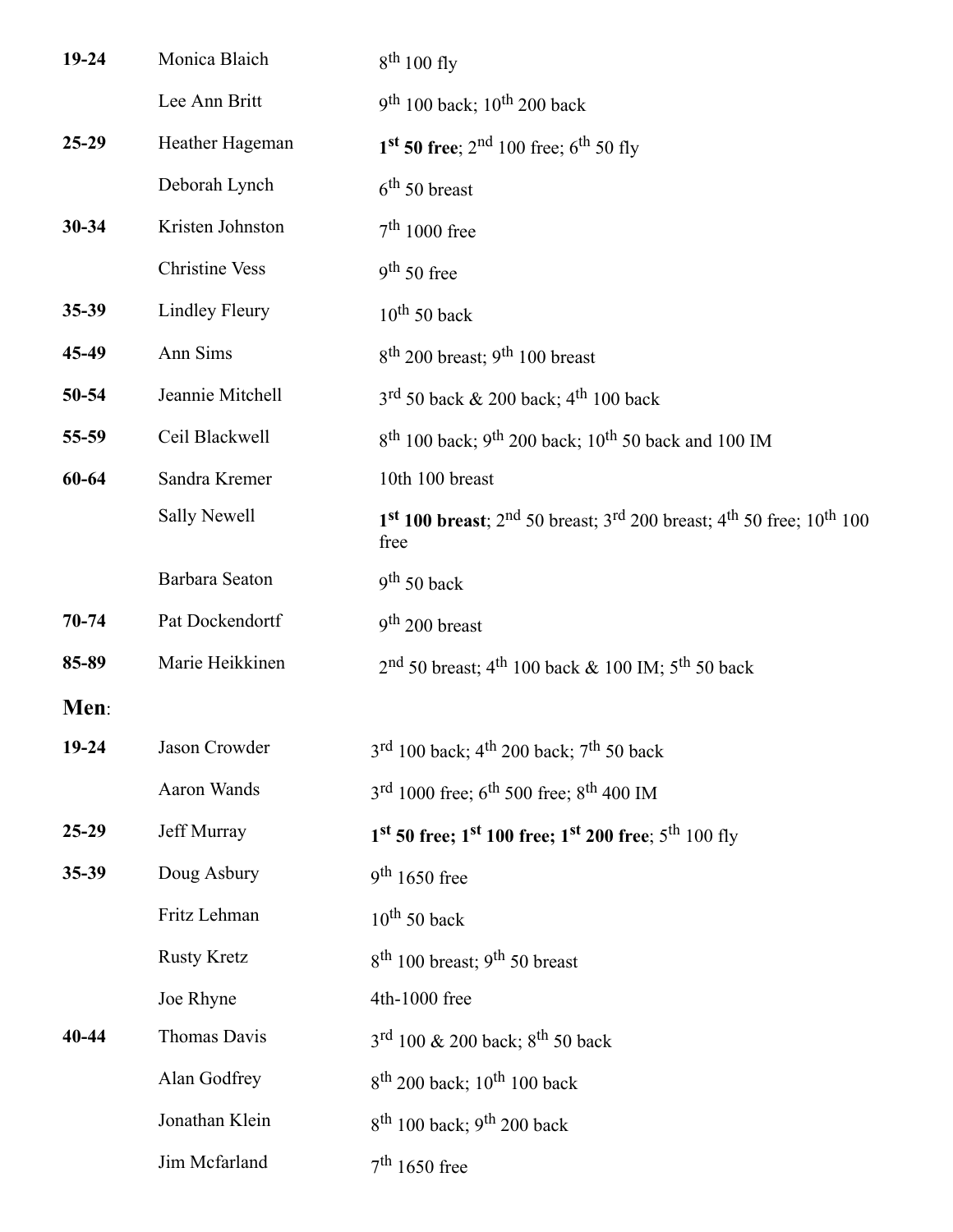| 45-49     | <b>Bruce Mallette</b> | 1st 200 breast; 1 <sup>st</sup> 50 fly; 1 <sup>st</sup> 100 IM; 1 <sup>st</sup> 200 IM (2:03.53**); 1 <sup>st</sup><br><b>400 IM;</b> 2 <sup>nd</sup> 50 back & 100 back; 3 <sup>rd</sup> 100 fly; 7 <sup>th</sup> 100 breast |
|-----------|-----------------------|-------------------------------------------------------------------------------------------------------------------------------------------------------------------------------------------------------------------------------|
| 50-54     | John Lawrence         | $8th$ 200 back                                                                                                                                                                                                                |
| 55-59     | Rolffs Pinkerton      | $10^{th}$ 50 back & 100 back                                                                                                                                                                                                  |
| 60-64     | Jerry Clark           | $2nd$ 100 free; 3 <sup>rd</sup> 50 free & 1000 free; 4 <sup>th</sup> 200 free & 500 free                                                                                                                                      |
|           | Milton Gee            | $4th$ 50 breast; 6 <sup>th</sup> 100 breast; 8 <sup>th</sup> 200 breast                                                                                                                                                       |
| 65-69     | Clarke Mitchell       | 1 <sup>st</sup> 200 back; 2 <sup>nd</sup> 50 back & 100 back; 5 <sup>th</sup> 400 IM; 6 <sup>th</sup> 50 fly; 100<br>fly; 100 IM & 200 IM                                                                                     |
|           | John Kortheuer        | <b>1st-50 breast &amp; 100 breast</b> ; $2^{nd}$ 200 breast; 50 fly & 100 IM; 5th<br>200 IM; $6^{th}$ 50 free                                                                                                                 |
|           | Dick Webber           | $7th$ 50 fly; 10 <sup>th</sup> 50 free                                                                                                                                                                                        |
| $70 - 74$ | John Murphy           | $7th$ 50 back; $8th$ 100 back                                                                                                                                                                                                 |
| 75-79     | Walter Brawer         | $10^{th}$ 1000 free                                                                                                                                                                                                           |
|           | Don Greetham          | $8^{th}$ 100 IM; 9 <sup>th</sup> 50 free                                                                                                                                                                                      |
| 90-94     | Harold Hoffman        | $3rd 100$ free; $4th 50$ free                                                                                                                                                                                                 |

\*\*= Masters National Record

# **RELAYS**

| $19+$ | $10th$ Women's 400<br>free       | Cheryl Braunstein, Michelle Duval, Christine Biolsi, Leanne Britt |
|-------|----------------------------------|-------------------------------------------------------------------|
| $25+$ | $9th$ Men's 400 free             | Jeff Smith, Jeff Murray, John Denison, Phillip Alexander          |
| $45+$ | $8th$ Men's 400 free             | Rob Glotzer, James Slaughter, Peter McGrain, Bruce Mallette       |
| $55+$ | 2 <sup>nd</sup> Women's 400 free | Ceil Blackwell, Sally Newell, Dawn Stroupe, Alice Jones           |
|       | 2 <sup>nd</sup> Women's 200 free | Sally Newell, Dawn Stroupe, Ceil Blackwell, Alice Jones           |
|       | $5th$ Women's 200<br>medley      | Ceil Blackwell, Sally Newell, Dawn Stroupe, Alice Jones           |
|       | $4th$ Men's 200 free             | Rolffs Pinkerton, John Kortheuer, Jerry Clark, Clarke Mitchell    |
|       | 4 <sup>th</sup> Men's 200 medley | Rolffs Pinkerton, John Kortheuer, Clarke Mitchell, Jerry Clark    |
|       | 8 <sup>th</sup> Men's 400 free   | Milton Gee, John Murphy, John Kortheuer, Jerry Clark              |
|       |                                  | John Murphy, Sally Newell, Barbara Seaton, Rolffs Pinkerton       |